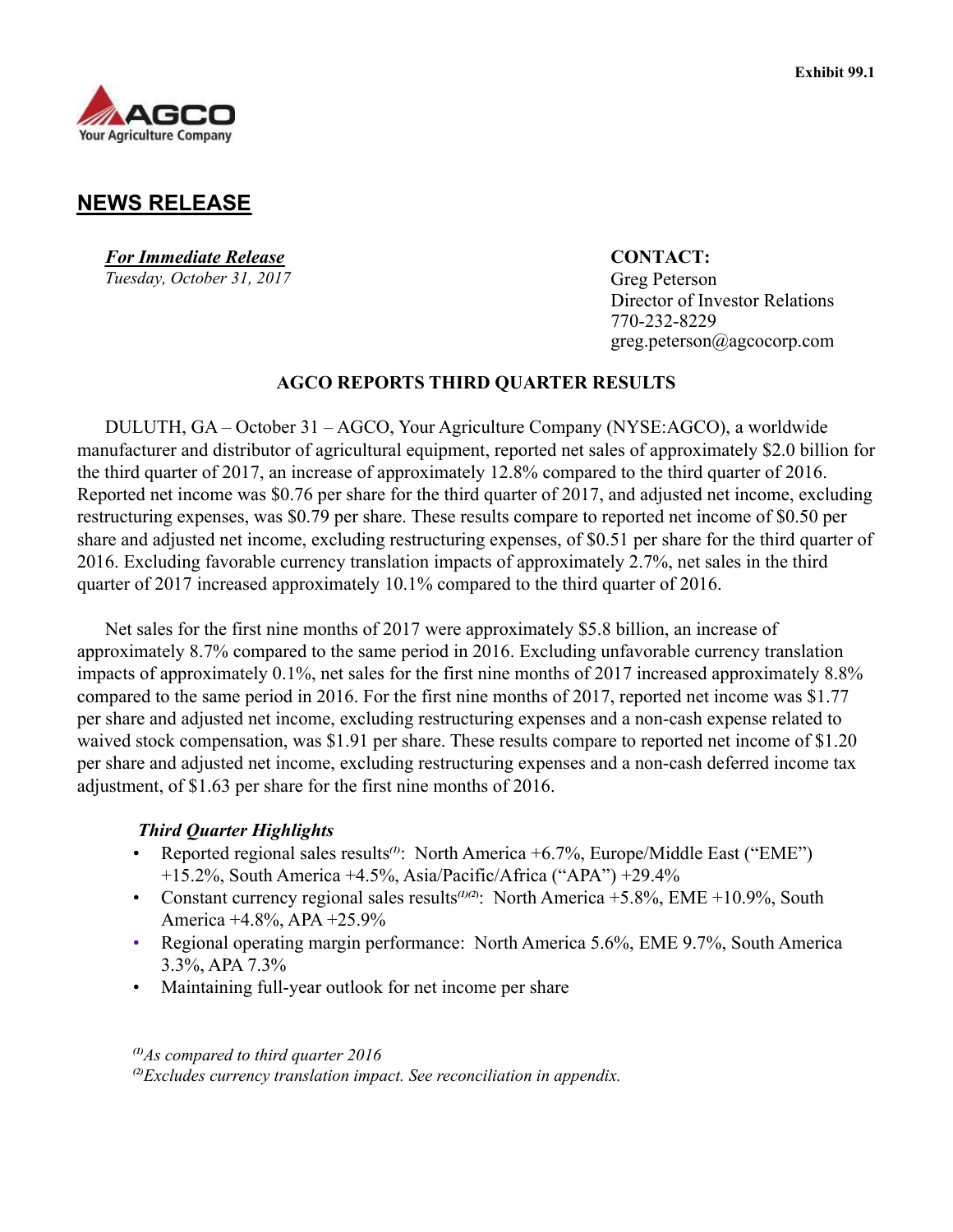"AGCO delivered solid sales and earnings performance in the third quarter, while continuing to make strategic investments in new technologies, productivity enhancements and new market development," stated Martin Richenhagen, AGCO's Chairman, President and Chief Executive Officer. "We produced sales growth and operating margin improvement across all regions while market demand remained at low levels. Long-term growth continues to be a key focus, and we are working to expand our product offerings through internal product development efforts and through bolt-on acquisitions. We recently completed two acquisitions that broaden our product portfolio. In September, we acquired Precision Planting, a leader in innovative planting technology, and in October, we completed the purchase of the forage division of the Lely Group, which significantly enhances our hay and forage product line in Europe."

## **Market Update**

| Nine months ended September 30, 2017 | <b>Tractors</b><br>Change from<br>Prior Year Period | <b>Combines</b><br>Change from<br>Prior Year Period |
|--------------------------------------|-----------------------------------------------------|-----------------------------------------------------|
| North America <sup>(1)</sup>         | $(3)\%$                                             | 6%                                                  |
| South America                        | 20%                                                 | 18%                                                 |
| Western Europe                       | $(3)\%$                                             | (9)%                                                |

## *Industry Unit Retail Sales*

(1)*Excludes compact tractors.* 

"Global crop production is expected to be strong again in 2017, keeping commodity prices low and pressuring farm income," continued Mr. Richenhagen. "Growing global demand for grain is being satisfied by peak production, resulting from improving farm technology and exceptional growing conditions. We are seeing stabilization in global industry demand at lower levels following three years of strong declines. In the fourth year of weaker demand in North America, the farm equipment fleet has begun to age, and industry retail sales have been mixed in the first nine months of 2017. Small tractors are up compared to last year, while sales in the row crop segment remain weak. Full-year industry sales in North America are expected to be down compared to 2016. Industry retail sales in Western Europe stabilized in the first nine months of 2017, with impacts of lower commodity prices on the arable farming segment offset by improved economics for dairy producers. Sales declined most significantly in France from high levels in the first half of 2016, which were stimulated by tax incentives. Growth in Italy, the United Kingdom and Spain offset most of the decline in the French market. For the full year of 2017, demand in Western Europe is expected to be relatively flat compared to 2016. Industry retail sales in South America increased during the first nine months of 2017 as demand in Brazil grew strongly from depressed first-half levels experienced last year. Industry sales in Brazil slowed in the third quarter however, as ongoing macroeconomic weakness continued to hurt farmer confidence. Industry demand in Argentina remained robust as more supportive government policies continued to stimulate growth. Full year 2017 industry demand in South America is expected to be up, but fourth quarter industry demand in Brazil is expected to remain challenged. Longer term, we are optimistic about the fundamentals supporting commodity prices and farm income as well as healthy growth in our industry."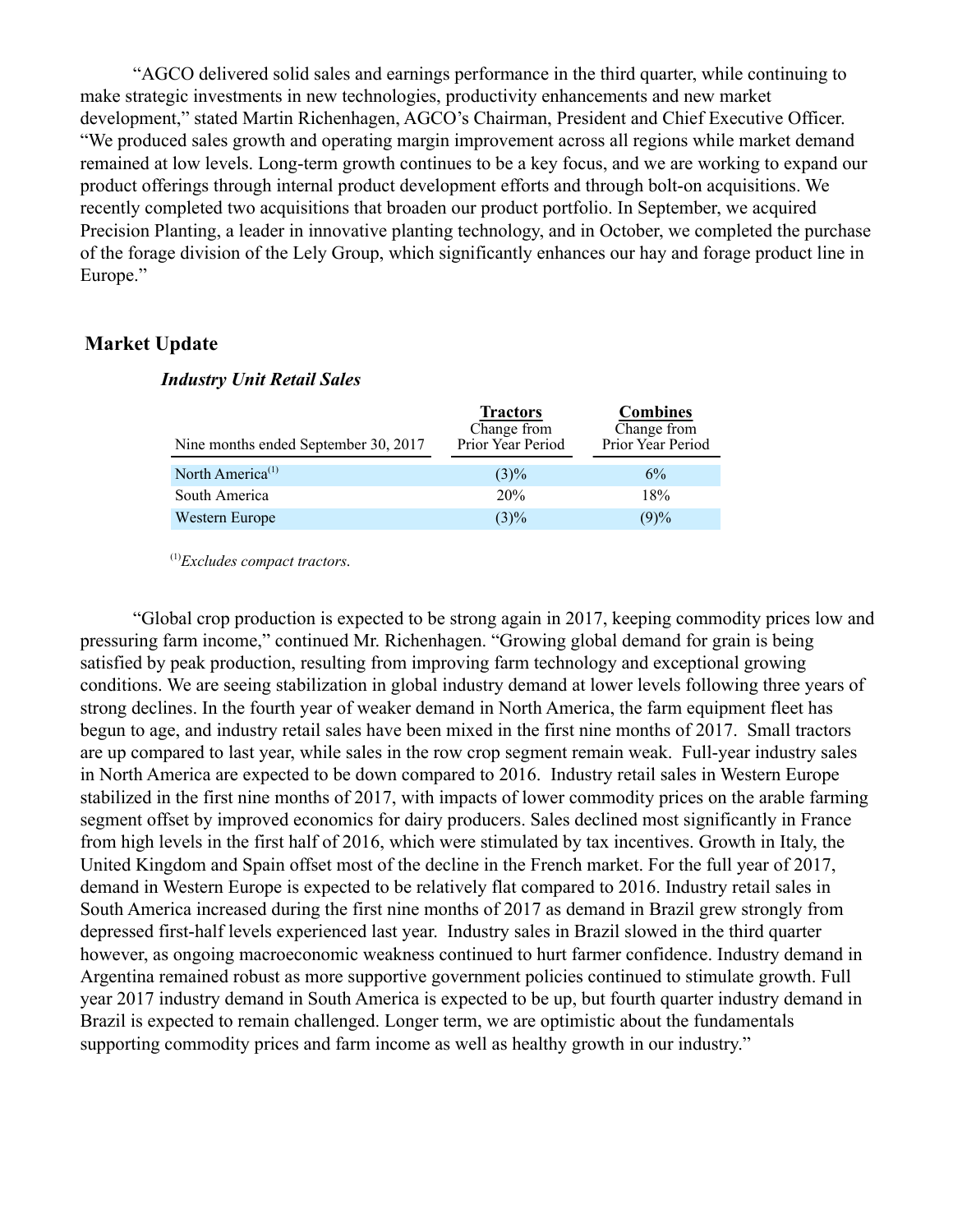# **Regional Results**

| Three Months Ended September 30,                                                                                                                                                                                                                                                                                    | 2017         | 2016                  | $\frac{0}{0}$<br>change<br>from<br>2016 | % change<br>from $2016$ due<br>to<br>currency<br>translation $^{(1)}$ | % change from<br>$2016$ due to<br>acquisitions <sup>(1)</sup> |
|---------------------------------------------------------------------------------------------------------------------------------------------------------------------------------------------------------------------------------------------------------------------------------------------------------------------|--------------|-----------------------|-----------------------------------------|-----------------------------------------------------------------------|---------------------------------------------------------------|
| North America                                                                                                                                                                                                                                                                                                       | 483.5<br>\$. | 453.0<br>$\mathbb{S}$ | 6.7%                                    | 1.0%                                                                  | $2.2\%$                                                       |
| South America                                                                                                                                                                                                                                                                                                       | 273.5        | 261.8                 | 4.5%                                    | $(0.3)\%$                                                             | $0.3\%$                                                       |
| Europe/Middle East <sup>(2)</sup>                                                                                                                                                                                                                                                                                   | 1,017.7      | 883.3                 | 15.2%                                   | 4.3%                                                                  | 2.9%                                                          |
| Asia/Pacific/Africa <sup>(2)</sup>                                                                                                                                                                                                                                                                                  | 211.6        | 163.5                 | 29.4%                                   | 3.5%                                                                  | 2.3%                                                          |
| Total                                                                                                                                                                                                                                                                                                               | \$1,986.3    | \$1,761.6             | 12.8%                                   | 2.7%                                                                  | 2.3%                                                          |
| Nine Months Ended September 30,                                                                                                                                                                                                                                                                                     | 2017         | 2016                  | $\frac{0}{0}$<br>change<br>from<br>2016 | % change<br>from $2016$ due<br>to<br>currency<br>translation $(1)$    | % change from<br>$2016$ due to<br>acquisitions <sup>(1)</sup> |
| North America                                                                                                                                                                                                                                                                                                       | \$1,344.9    | \$1,360.3             | $(1.1)\%$                               | $(0.1)\%$                                                             | 1.4%                                                          |
| South America                                                                                                                                                                                                                                                                                                       | 747.6        | 609.4                 | 22.7%                                   | 7.1%                                                                  | 0.4%                                                          |
| Europe/Middle East <sup>(2)</sup>                                                                                                                                                                                                                                                                                   | 3,179.7      | 2,950.4               | 7.8%                                    | $(1.7)\%$                                                             | 3.2%                                                          |
| Asia/Pacific/Africa <sup>(2)</sup>                                                                                                                                                                                                                                                                                  | 506.9        | 396.4                 | 27.9%                                   | 0.4%                                                                  | 3.8%                                                          |
| Total                                                                                                                                                                                                                                                                                                               | \$5,779.1    | \$5,316.5             | 8.7%                                    | (0.1)%                                                                | 2.5%                                                          |
| <sup>(1)</sup> See appendix for additional disclosures<br>$^{(2)}$ Effective January 1, 2017, AGCO realigned its regional structure as reflected in the table above. A<br>schedule showing restated segment results for 2016 is available on AGCO's website at<br>www.agcocorp.com on the "Company/Investors" page. |              |                       |                                         |                                                                       |                                                               |

## *AGCO Regional Net Sales (in millions)*

## *North America*

 North American net sales decreased 1.0% in the first nine months of 2017 compared to the same period of 2016, excluding the negative impact of currency translation. Dealer inventory reduction efforts and softer industry demand contributed to lower sales. Sales declines were most significant in hay tools, GSI equipment and sprayers. These declines were mostly offset by increased sales of mid-range and high horsepower tractors. Income from operations for the first nine months of 2017 improved approximately \$8.7 million compared to the same period in 2016. The benefit of improved factory productivity and expense reduction efforts were partially offset by lower sales and production volumes.

## *South America*

 Net sales in AGCO's South America region increased 15.6% in the first nine months of 2017 compared to the first nine months of 2016, excluding the impact of favorable currency translation. Sales increases in Argentina and Brazil produced most of the growth. Income from operations improved approximately \$7.5 million for the first nine months of 2017 compared to the same period in 2016, as the benefit of higher sales and production volumes was mostly offset by material cost inflation and the costs associated with transitioning to the new products with tier 3 emission technology.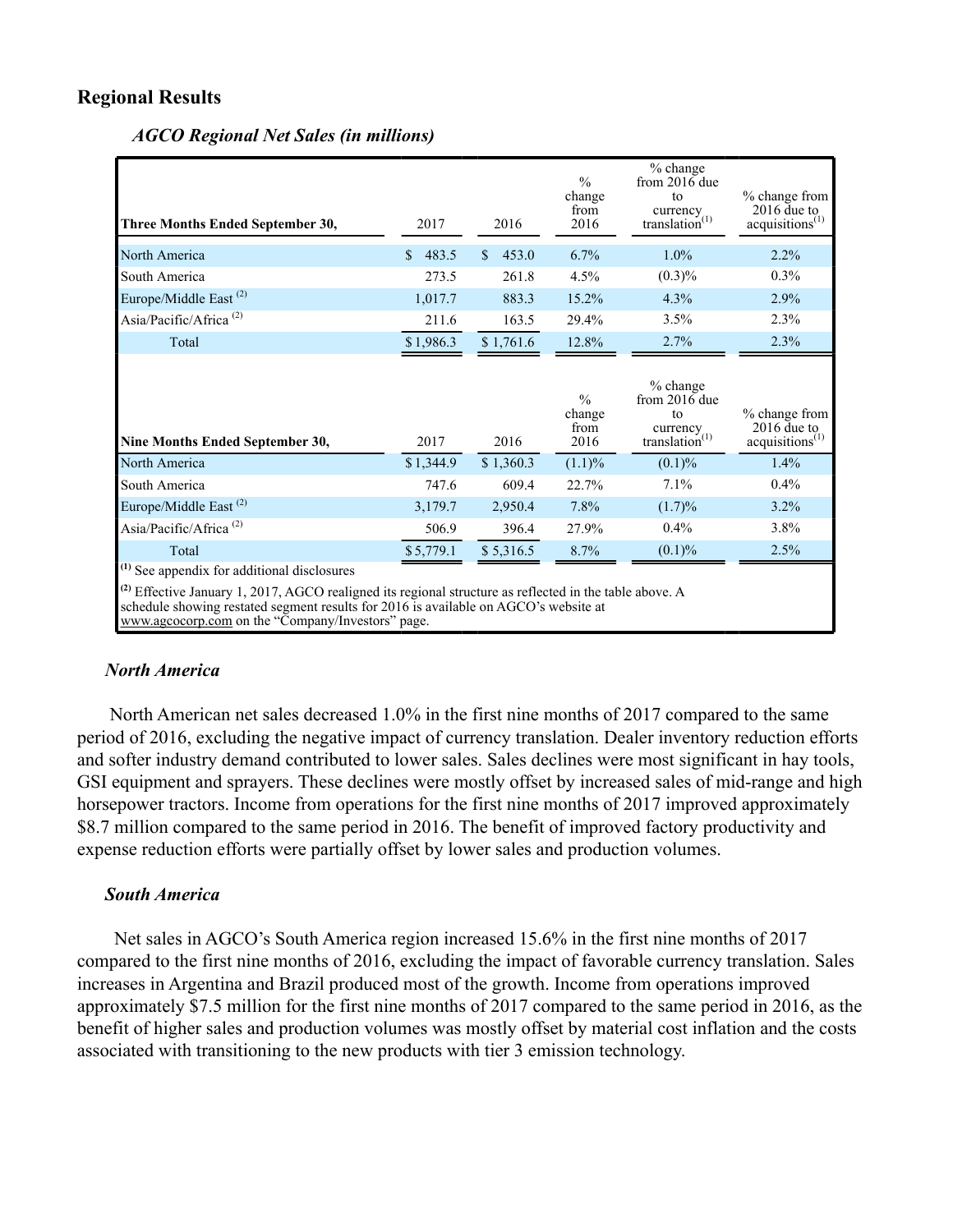### *Europe/Middle East*

AGCO's EME net sales increased 9.4% in the first nine months of 2017 compared to the same period in 2016, excluding unfavorable currency translation impacts. Acquisitions benefited sales by approximately 3% during the first nine months compared to the same period last year. Higher sales in Germany, the United Kingdom and Eastern Europe were partially offset by sales declines in France. Income from operations improved approximately \$49.2 million for the first nine months of 2017, compared to the same period in 2016, due to the benefit of higher sales and margin improvement.

## *Asia/Pacific/Africa*

Net sales in AGCO's Asia/Pacific/Africa region, excluding the positive impact of currency translation, increased 27.5% in the first nine months of 2017 compared to the same period in 2016 due primarily to increased sales in China and Australia. Acquisitions benefited sales by approximately 4% during the first nine months of 2017 compared to the same period last year. Income from operations improved approximately \$14.8 million in the first nine months of 2017, compared to the same period in 2016, due to higher sales and production levels.

## **Outlook**

AGCO's net sales for 2017 are expected to reach \$8.2 billion reflecting improved sales volumes, positive pricing as well as acquisition and foreign exchange impacts. Gross and operating margins are expected to improve from 2016 levels due to higher sales along with the benefits resulting from the Company's cost reduction initiatives. Based on these assumptions, 2017 earnings per share are targeted at approximately \$2.86 on a reported basis, or approximately \$3.00 on an adjusted basis, which excludes restructuring expenses and the non-cash expense related to waived stock compensation.

\* \* \* \* \*

AGCO will be hosting a conference call with respect to this earnings announcement at 10:00 a.m. Eastern Time on Tuesday, October 31, 2017. The Company will refer to slides on its conference call. Interested persons can access the conference call and slide presentation via AGCO's website at www.agcocorp.com in the "Events" section on the "Company/Investors" page of our website. A replay of the conference call will be available approximately two hours after the conclusion of the conference call for twelve months following the call. A copy of this press release will be available on AGCO's website for at least twelve months following the call.

\* \* \* \* \*

### *Safe Harbor Statement*

Statements that are not historical facts, including the projections of earnings per share, sales, industry demand, market conditions, commodity prices, currency translation, farm income levels, margin levels, investments in product and technology development, new product introductions, restructuring and other cost reduction initiatives, production volumes, tax rates and general economic conditions, are forwardlooking and subject to risks that could cause actual results to differ materially from those suggested by the statements. The following are among the factors that could cause actual results to differ materially from the results discussed in or implied by the forward-looking statements.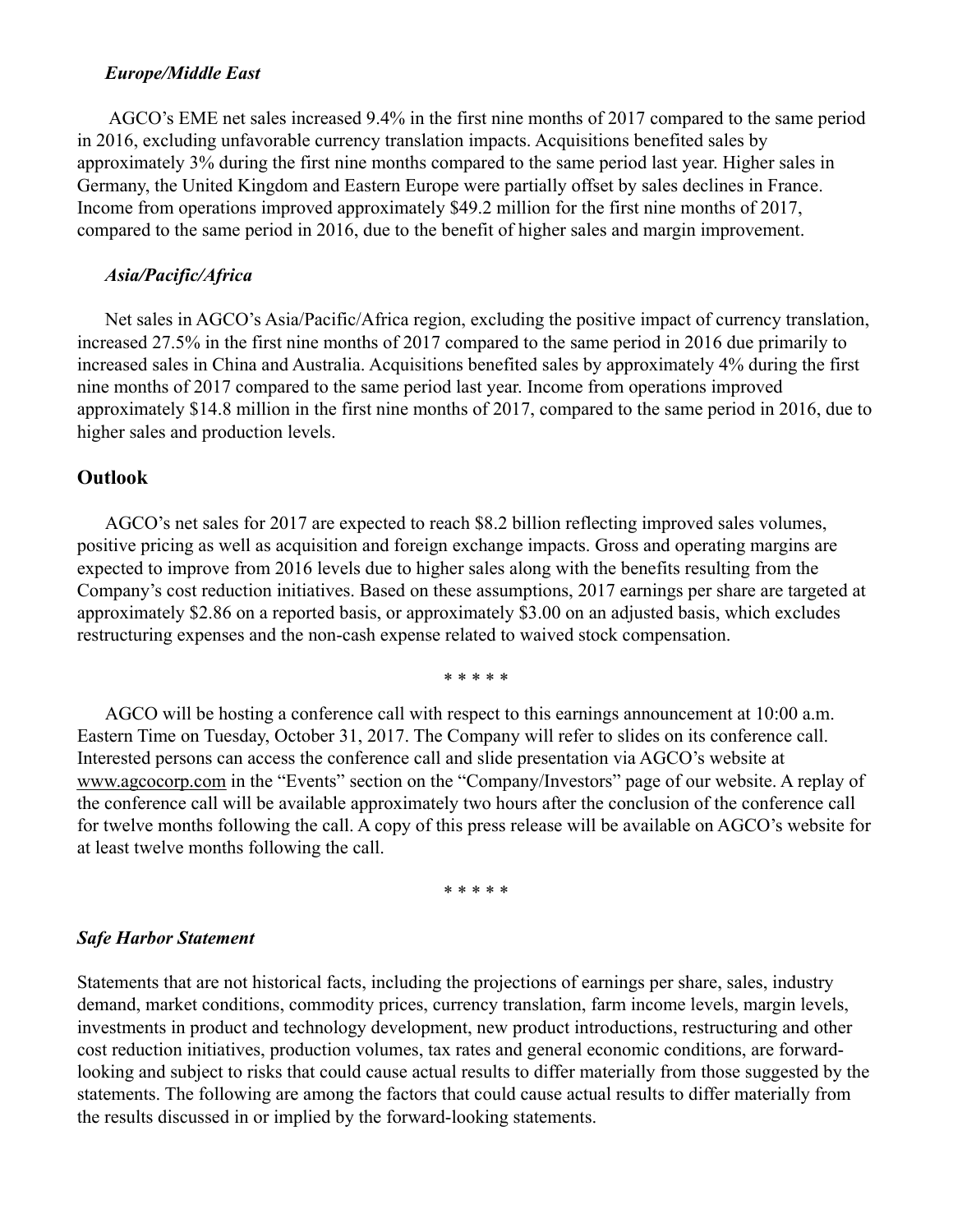- Our financial results depend entirely upon the agricultural industry, and factors that adversely affect the agricultural industry generally, including declines in the general economy, increases in farm input costs, lower commodity prices, lower farm income and changes in the availability of credit for our retail customers, will adversely affect us.
- A majority of our sales and manufacturing take place outside the United States, and, as a result, we are exposed to risks related to foreign laws, taxes, economic conditions, labor supply and relations, political conditions and governmental policies. These risks may delay or reduce our realization of value from our international operations.
- Most retail sales of the products that we manufacture are financed, either by our joint ventures with Rabobank or by a bank or other private lender. Our joint ventures with Rabobank, which are controlled by Rabobank and are dependent upon Rabobank for financing as well, finance 40% to 50% of the retail sales of our tractors and combines in the markets where the joint ventures operate. Any difficulty by Rabobank to continue to provide that financing, or any business decision by Rabobank as the controlling member not to fund the business or particular aspects of it (for example, a particular country or region), would require the joint ventures to find other sources of financing (which may be difficult to obtain), or us to find another source of retail financing for our customers, or our customers would be required to utilize other retail financing providers. As a result of the recent economic downturn, financing for capital equipment purchases generally has become more difficult in certain regions and in some cases, can be expensive to obtain. To the extent that financing is not available or available only at unattractive prices, our sales would be negatively impacted.
- Both AGCO and our finance joint ventures have substantial account receivables from dealers and end customers, and we would be adversely impacted if the collectability of these receivables was not consistent with historical experience; this collectability is dependent upon the financial strength of the farm industry, which in turn is dependent upon the general economy and commodity prices, as well as several of the other factors listed in this section.
- We have experienced substantial and sustained volatility with respect to currency exchange rate and interest rate changes, including uncertainty associated with the Euro, which can adversely affect our reported results of operations and the competitiveness of our products.
- Our success depends on the introduction of new products, particularly engines that comply with emission requirements, which requires substantial expenditures.
- Our production levels and capacity constraints at our facilities, including those resulting from plant expansions and systems upgrades at our manufacturing facilities, could adversely affect our results.
- Our expansion plans in emerging markets, including establishing a greater manufacturing and marketing presence and growing our use of component suppliers, could entail significant risks.
- We depend on suppliers for components, parts and raw materials for our products, and any failure by our suppliers to provide products as needed, or by us to promptly address supplier issues, will adversely impact our ability to timely and efficiently manufacture and sell products. We also are subject to raw material price fluctuations, which can adversely affect our manufacturing costs.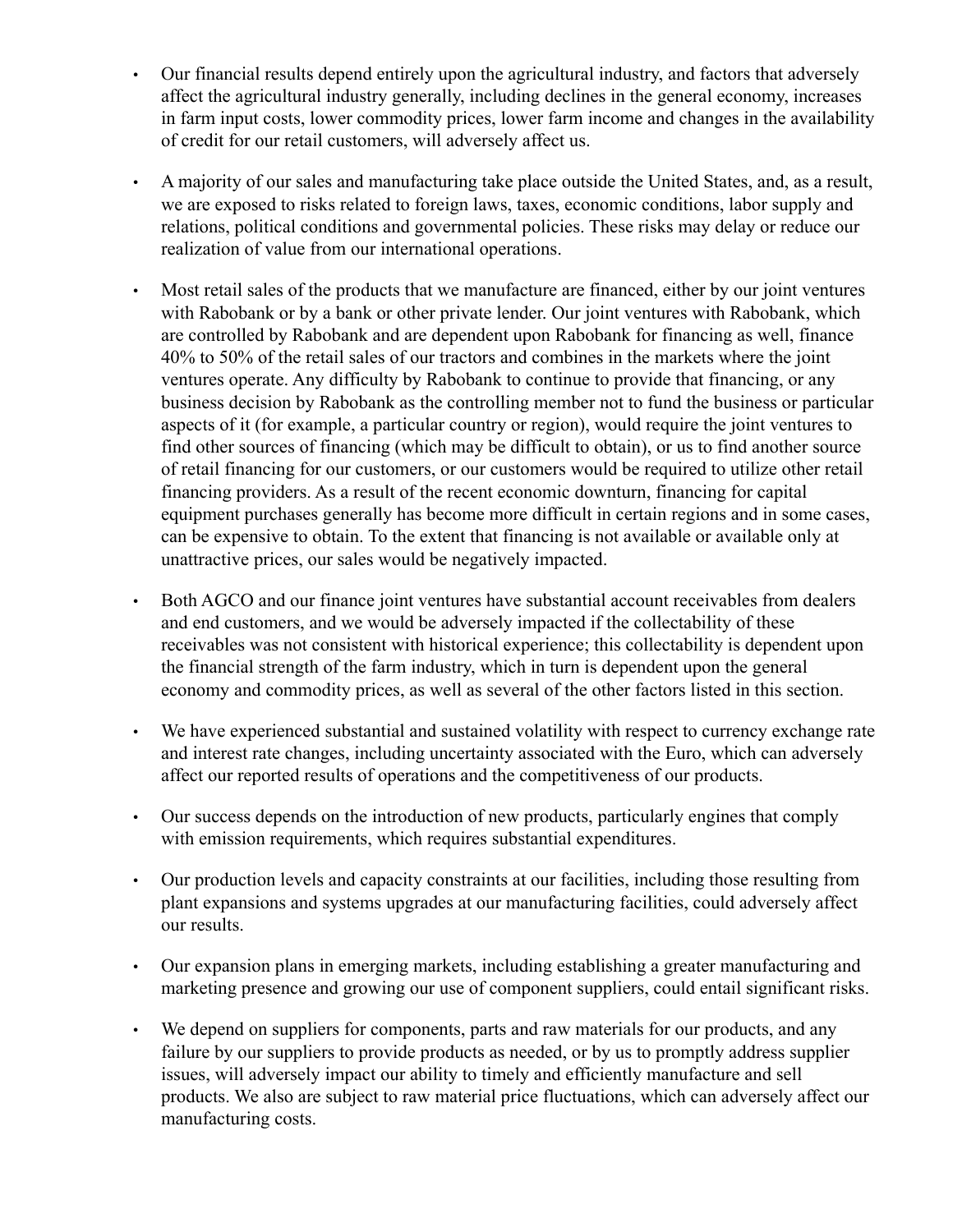- We face significant competition, and if we are unable to compete successfully against other agricultural equipment manufacturers, we would lose customers and our net sales and profitability would decline.
- We have a substantial amount of indebtedness, and, as result, we are subject to certain restrictive covenants and payment obligations that may adversely affect our ability to operate and expand our business.

Further information concerning these and other factors is included in AGCO's filings with the Securities and Exchange Commission, including its Form 10-K for the year ended December 31, 2016. AGCO disclaims any obligation to update any forward-looking statements except as required by law.

\* \* \* \* \*

## *About AGCO*

AGCO (NYSE: AGCO) is a global leader in the design, manufacture and distribution of agricultural solutions and supports more productive farming through its full line of equipment and related services. AGCO products are sold through five core brands, Challenger®, Fendt®, GSI®, Massey Ferguson® and Valtra®, supported by Fuse® precision technologies and farm optimization services, and are distributed globally through a combination of over 3,000 independent dealers and distributors in more than 150 countries. Founded in 1990, AGCO is headquartered in Duluth, GA, USA. In 2016, AGCO had net sales of approximately \$7.4 billion. For more information, visit http://www.AGCOcorp.com. For company news, information and events, please follow us on Twitter: @AGCOCorp. For financial news on Twitter, please follow the hashtag #AGCOIR.

# # # # #

Please visit our website at www.agcocorp.com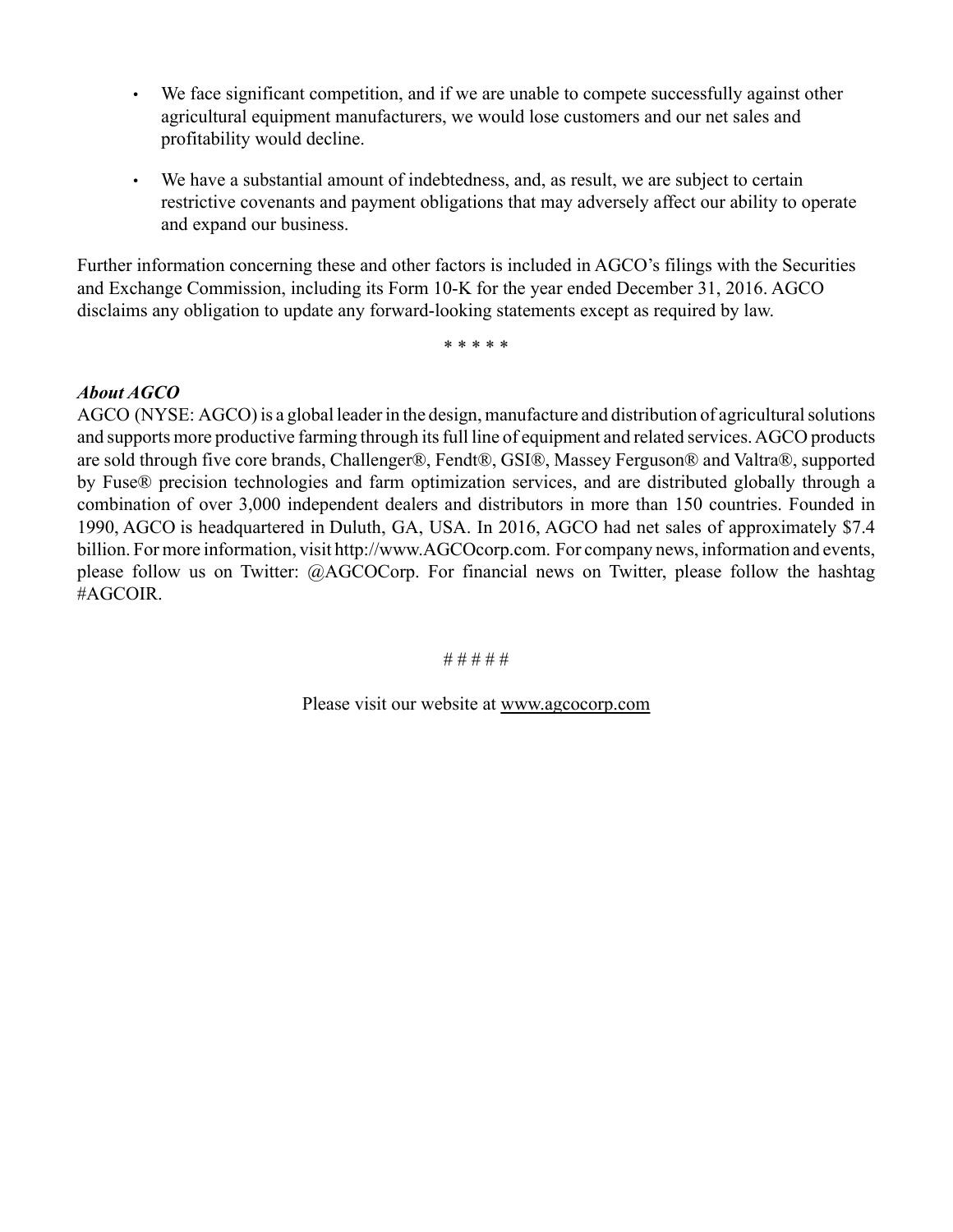# AGCO CORPORATION AND SUBSIDIARIES CONDENSED CONSOLIDATED BALANCE SHEETS (unaudited and in millions)

|                                                              |                         | September 30, | December 31,<br>2016     |           |  |
|--------------------------------------------------------------|-------------------------|---------------|--------------------------|-----------|--|
| <b>ASSETS</b>                                                |                         | 2017          |                          |           |  |
| Current Assets:                                              |                         |               |                          |           |  |
| Cash and cash equivalents                                    | \$                      | 312.7         | $\mathbf S$              | 429.7     |  |
| Accounts and notes receivable, net                           |                         | 1,047.4       |                          | 890.4     |  |
| Inventories, net                                             |                         | 2,065.2       |                          | 1,514.8   |  |
| Other current assets                                         |                         | 413.9         |                          | 330.8     |  |
| Total current assets                                         |                         | 3,839.2       |                          | 3,165.7   |  |
| Property, plant and equipment, net                           |                         | 1,439.6       |                          | 1,361.3   |  |
| Investment in affiliates                                     |                         | 465.5         |                          | 414.9     |  |
| Deferred tax assets                                          |                         | 98.7          |                          | 99.7      |  |
| Other assets                                                 |                         | 163.3         |                          | 143.1     |  |
| Intangible assets, net                                       |                         | 653.4         |                          | 607.3     |  |
| Goodwill                                                     |                         | 1,514.7       |                          | 1,376.4   |  |
| Total assets                                                 | $\overline{\mathbb{S}}$ | 8,174.4       | $\overline{\mathcal{S}}$ | 7,168.4   |  |
|                                                              |                         |               |                          |           |  |
| <b>LIABILITIES AND STOCKHOLDERS' EQUITY</b>                  |                         |               |                          |           |  |
| <b>Current Liabilities:</b>                                  |                         |               |                          |           |  |
| Current portion of long-term debt                            | \$                      | 107.9         | \$                       | 85.4      |  |
| Accounts payable                                             |                         | 869.4         |                          | 722.6     |  |
| Accrued expenses                                             |                         | 1,311.4       |                          | 1,160.8   |  |
| Other current liabilities                                    |                         | 259.1         |                          | 176.1     |  |
| Total current liabilities                                    |                         | 2,547.8       |                          | 2,144.9   |  |
| Long-term debt, less current portion and debt issuance costs |                         | 1,950.3       |                          | 1,610.0   |  |
| Pensions and postretirement health care benefits             |                         | 264.2         |                          | 270.0     |  |
| Deferred tax liabilities                                     |                         | 122.5         |                          | 112.4     |  |
| Other noncurrent liabilities                                 |                         | 196.6         |                          | 193.9     |  |
| <b>Total liabilities</b>                                     |                         | 5,081.4       |                          | 4,331.2   |  |
|                                                              |                         |               |                          |           |  |
| Stockholders' Equity:                                        |                         |               |                          |           |  |
| AGCO Corporation stockholders' equity:                       |                         |               |                          |           |  |
| Common stock                                                 |                         | 0.8           |                          | 0.8       |  |
| Additional paid-in capital                                   |                         | 129.8         |                          | 103.3     |  |
| Retained earnings                                            |                         | 4,220.6       |                          | 4,113.6   |  |
| Accumulated other comprehensive loss                         |                         | (1,323.0)     |                          | (1,441.6) |  |
| Total AGCO Corporation stockholders' equity                  |                         | 3,028.2       |                          | 2,776.1   |  |
| Noncontrolling interests                                     |                         | 64.8          |                          | 61.1      |  |
| Total stockholders' equity                                   |                         | 3,093.0       |                          | 2,837.2   |  |
| Total liabilities and stockholders' equity                   | \$                      | 8,174.4       | $\mathbb{S}$             | 7,168.4   |  |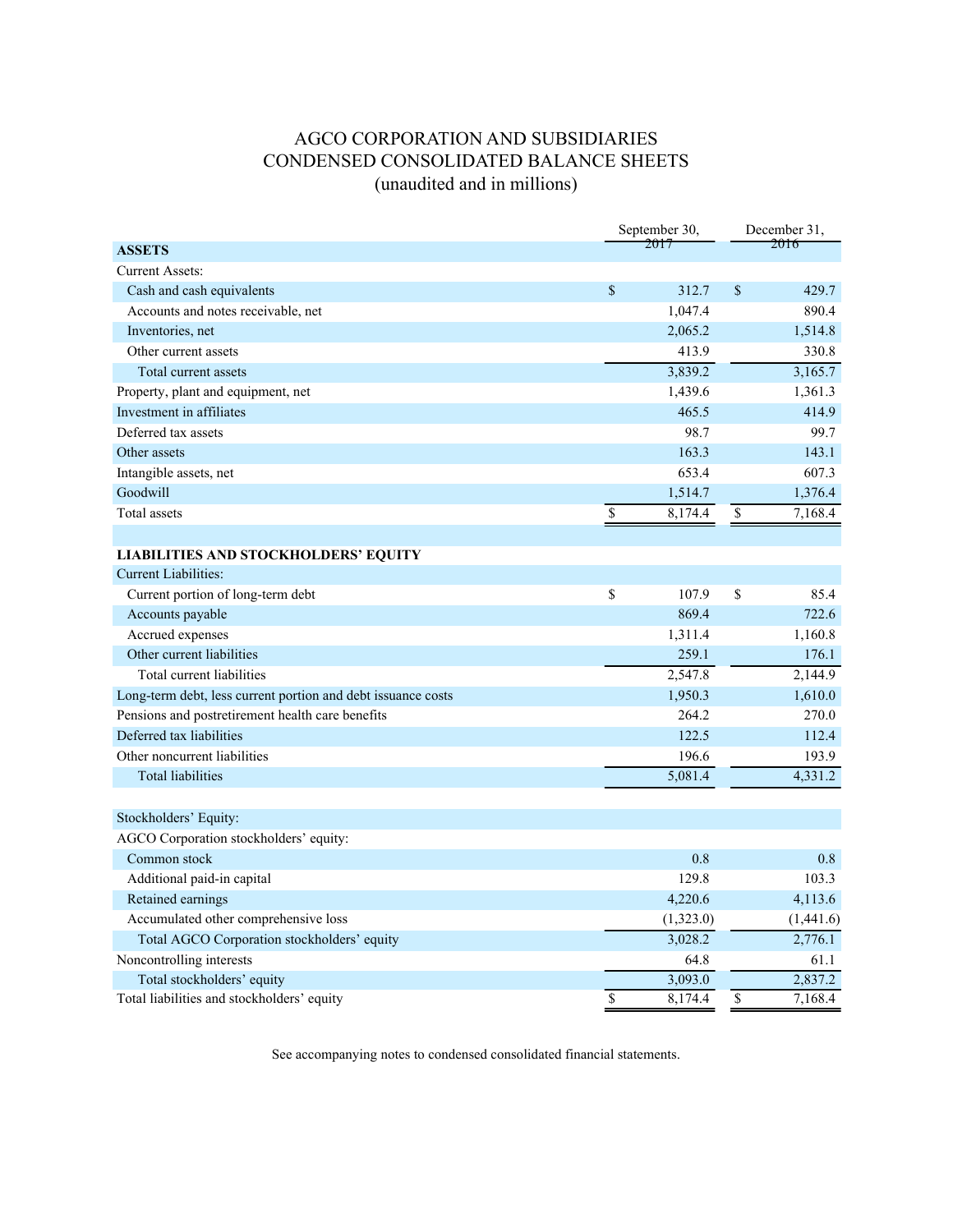# AGCO CORPORATION AND SUBSIDIARIES CONDENSED CONSOLIDATED STATEMENTS OF OPERATIONS (unaudited and in millions, except per share data)

|                                                                                |             |         | Three Months Ended September 30, |         |  |
|--------------------------------------------------------------------------------|-------------|---------|----------------------------------|---------|--|
|                                                                                |             | 2017    |                                  | 2016    |  |
| Net sales                                                                      | $\mathbf S$ | 1,986.3 | $\mathbf S$                      | 1,761.6 |  |
| Cost of goods sold                                                             |             | 1,557.7 |                                  | 1,408.1 |  |
| Gross profit                                                                   |             | 428.6   |                                  | 353.5   |  |
| Selling, general and administrative expenses                                   |             | 234.3   |                                  | 214.1   |  |
| Engineering expenses                                                           |             | 80.0    |                                  | 66.0    |  |
| Restructuring expenses                                                         |             | 3.0     |                                  | 1.5     |  |
| Amortization of intangibles                                                    |             | 14.3    |                                  | 12.9    |  |
| Income from operations                                                         |             | 97.0    |                                  | 59.0    |  |
| Interest expense, net                                                          |             | 11.6    |                                  | 12.1    |  |
| Other expense (income), net                                                    |             | 18.4    |                                  | (0.2)   |  |
| Income before income taxes and equity in net earnings of affiliates            |             | 67.0    |                                  | 47.1    |  |
| Income tax provision                                                           |             | 16.9    |                                  | 19.5    |  |
| Income before equity in net earnings of affiliates                             |             | 50.1    |                                  | 27.6    |  |
| Equity in net earnings of affiliates                                           |             | 10.7    |                                  | 11.8    |  |
| Net income                                                                     |             | 60.8    |                                  | 39.4    |  |
| Net (income) loss attributable to noncontrolling interests                     |             | (0.1)   |                                  | 0.6     |  |
| Net income attributable to AGCO Corporation and subsidiaries                   | \$          | 60.7    | \$                               | 40.0    |  |
| Net income per common share attributable to AGCO Corporation and subsidiaries: |             |         |                                  |         |  |
| <b>Basic</b>                                                                   | \$          | 0.76    | $\mathbb S$                      | 0.50    |  |
| Diluted                                                                        | \$          | 0.76    | $\overline{\$}$                  | 0.50    |  |
| Cash dividends declared and paid per common share                              | \$          | 0.14    | \$                               | 0.13    |  |
| Weighted average number of common and common equivalent shares outstanding:    |             |         |                                  |         |  |
| <b>Basic</b>                                                                   |             | 79.5    |                                  | 80.7    |  |
| Diluted                                                                        |             | 80.2    |                                  | 80.8    |  |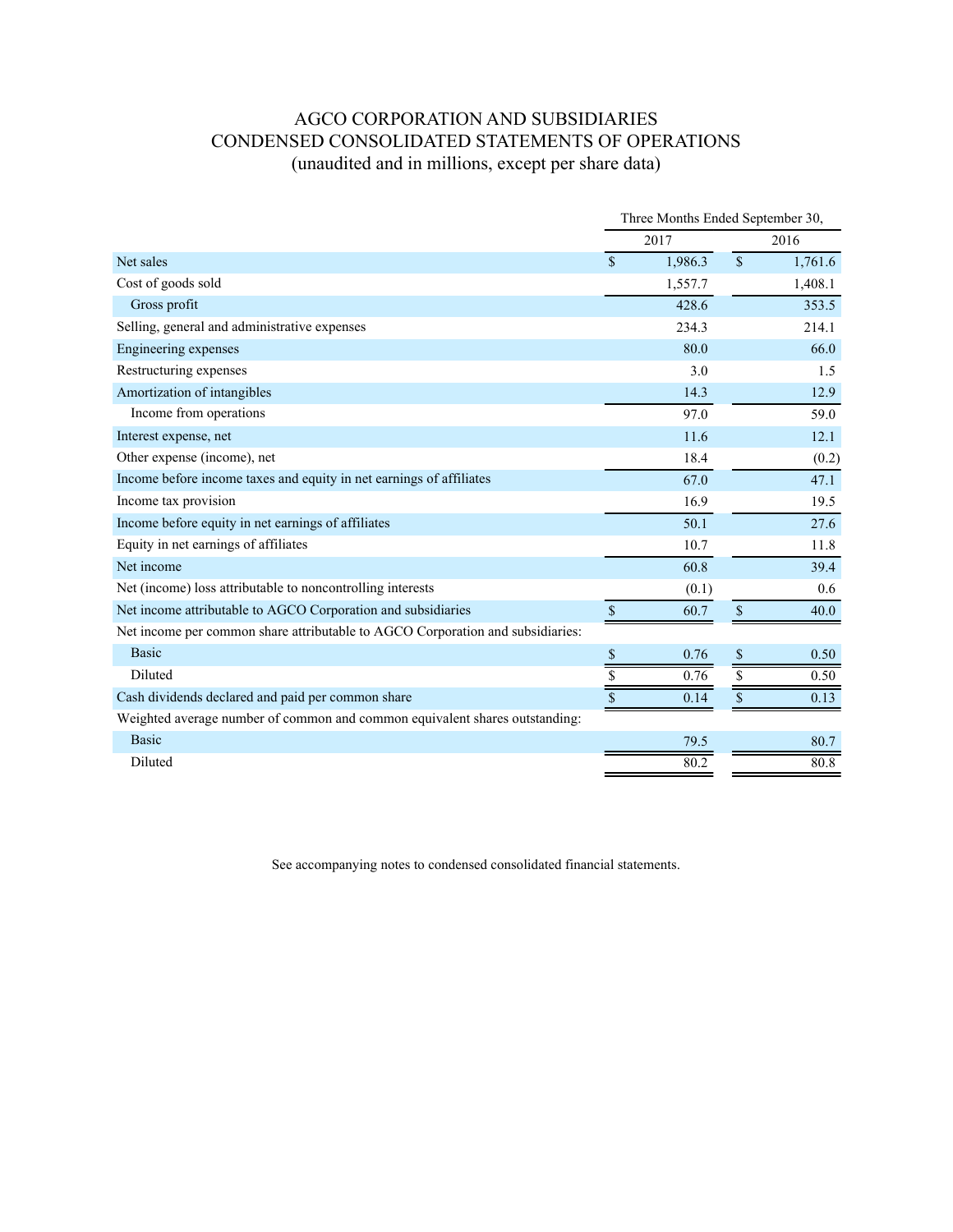# AGCO CORPORATION AND SUBSIDIARIES CONDENSED CONSOLIDATED STATEMENTS OF OPERATIONS (unaudited and in millions, except per share data)

|                                                                                | Nine Months Ended September 30, |         |                 |         |  |  |  |
|--------------------------------------------------------------------------------|---------------------------------|---------|-----------------|---------|--|--|--|
|                                                                                |                                 | 2017    |                 | 2016    |  |  |  |
| Net sales                                                                      | $\mathsf{\$}$                   | 5,779.1 | \$              | 5,316.5 |  |  |  |
| Cost of goods sold                                                             |                                 | 4,544.8 |                 | 4,221.3 |  |  |  |
| Gross profit                                                                   |                                 | 1,234.3 |                 | 1,095.2 |  |  |  |
| Selling, general and administrative expenses                                   |                                 | 693.6   |                 | 643.1   |  |  |  |
| Engineering expenses                                                           |                                 | 229.7   |                 | 214.3   |  |  |  |
| Restructuring expenses                                                         |                                 | 8.5     |                 | 5.5     |  |  |  |
| Amortization of intangibles                                                    |                                 | 41.5    |                 | 35.3    |  |  |  |
| Income from operations                                                         |                                 | 261.0   |                 | 197.0   |  |  |  |
| Interest expense, net                                                          |                                 | 33.6    |                 | 34.5    |  |  |  |
| Other expense, net                                                             |                                 | 49.1    |                 | 27.1    |  |  |  |
| Income before income taxes and equity in net earnings of affiliates            |                                 | 178.3   |                 | 135.4   |  |  |  |
| Income tax provision                                                           |                                 | 64.9    |                 | 73.9    |  |  |  |
| Income before equity in net earnings of affiliates                             |                                 | 113.4   |                 | 61.5    |  |  |  |
| Equity in net earnings of affiliates                                           |                                 | 30.8    |                 | 37.5    |  |  |  |
| Net income                                                                     |                                 | 144.2   |                 | 99.0    |  |  |  |
| Net income attributable to noncontrolling interests                            |                                 | (2.1)   |                 | (0.9)   |  |  |  |
| Net income attributable to AGCO Corporation and subsidiaries                   | \$                              | 142.1   | $\mathbb S$     | 98.1    |  |  |  |
| Net income per common share attributable to AGCO Corporation and subsidiaries: |                                 |         |                 |         |  |  |  |
| <b>Basic</b>                                                                   | \$                              | 1.79    | \$              | 1.20    |  |  |  |
| Diluted                                                                        | \$                              | 1.77    | $\overline{\$}$ | 1.20    |  |  |  |
| Cash dividends declared and paid per common share                              | \$                              | 0.42    | \$              | 0.39    |  |  |  |
| Weighted average number of common and common equivalent shares outstanding:    |                                 |         |                 |         |  |  |  |
| <b>Basic</b>                                                                   |                                 | 79.5    |                 | 81.9    |  |  |  |
| Diluted                                                                        |                                 | 80.1    |                 | 82.0    |  |  |  |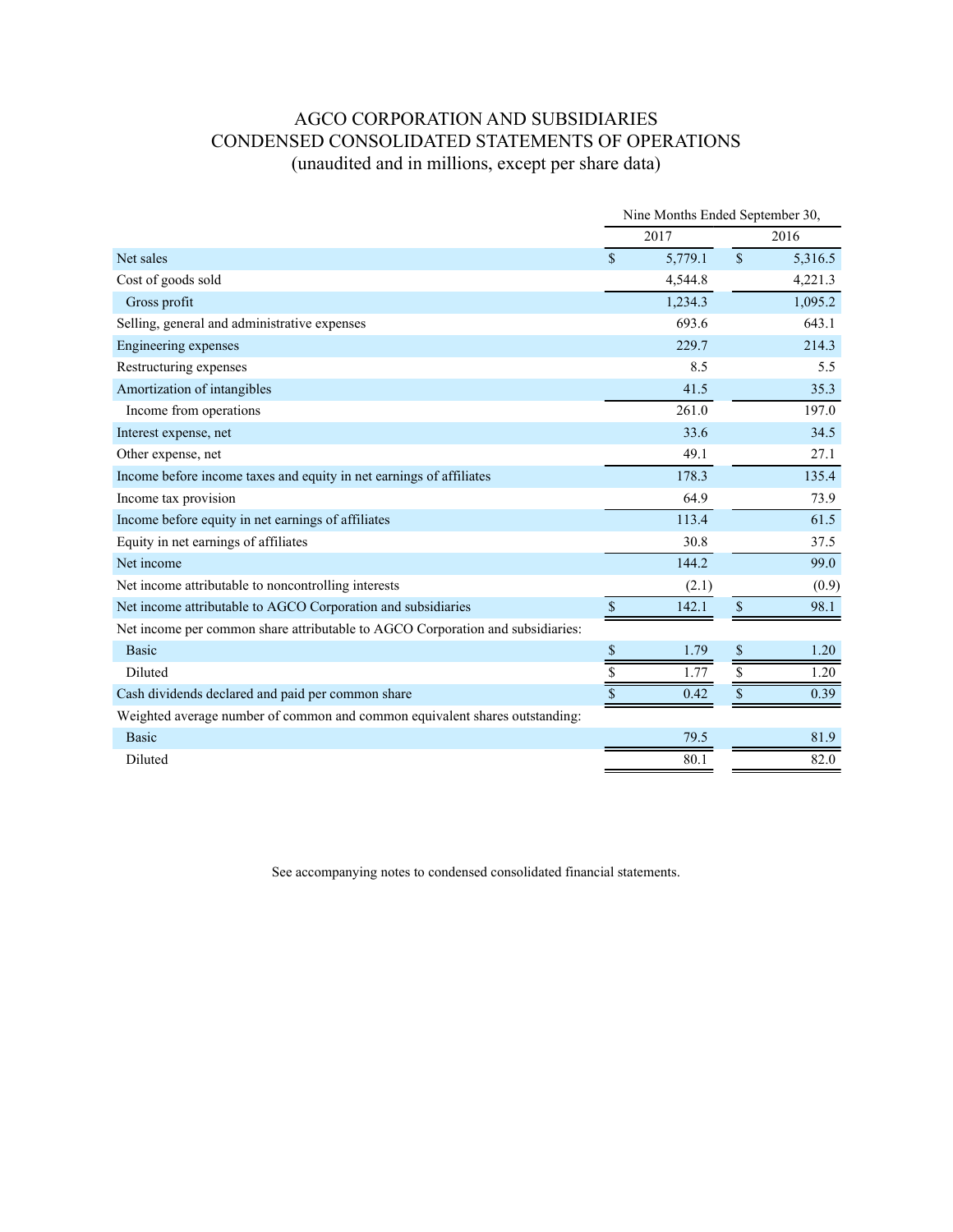# AGCO CORPORATION AND SUBSIDIARIES CONDENSED CONSOLIDATED STATEMENTS OF CASH FLOWS (unaudited and in millions)

|                                                                                             | Nine Months Ended September 30, |         |                          |         |  |
|---------------------------------------------------------------------------------------------|---------------------------------|---------|--------------------------|---------|--|
|                                                                                             |                                 | 2017    |                          | 2016    |  |
| Cash flows from operating activities:                                                       |                                 |         |                          |         |  |
| Net income                                                                                  | \$                              | 144.2   | \$                       | 99.0    |  |
| Adjustments to reconcile net income to net cash used in operating activities:               |                                 |         |                          |         |  |
| Depreciation                                                                                |                                 | 165.2   |                          | 167.0   |  |
| Deferred debt issuance cost amortization                                                    |                                 | 0.5     |                          | 0.8     |  |
| Amortization of intangibles                                                                 |                                 | 41.5    |                          | 35.3    |  |
| Stock compensation expense                                                                  |                                 | 31.3    |                          | 19.3    |  |
| Proceeds from termination of hedging instrument                                             |                                 |         |                          | 7.3     |  |
| Equity in net earnings of affiliates, net of cash received                                  |                                 | (15.4)  |                          | (13.3)  |  |
| Deferred income tax provision                                                               |                                 | 0.7     |                          | 13.6    |  |
| Other                                                                                       |                                 | 1.8     |                          | (0.1)   |  |
| Changes in operating assets and liabilities, net of effects from purchase of<br>businesses: |                                 |         |                          |         |  |
| Accounts and notes receivable, net                                                          |                                 | (81.2)  |                          | (132.2) |  |
| Inventories, net                                                                            |                                 | (424.9) |                          | (251.3) |  |
| Other current and noncurrent assets                                                         |                                 | (92.4)  |                          | (57.2)  |  |
| Accounts payable                                                                            |                                 | 100.0   |                          | (11.0)  |  |
| Accrued expenses                                                                            |                                 | 67.9    |                          | (4.8)   |  |
| Other current and noncurrent liabilities                                                    |                                 | 31.6    |                          | 0.2     |  |
| Total adjustments                                                                           |                                 | (173.4) |                          | (226.4) |  |
| Net cash used in operating activities                                                       |                                 | (29.2)  |                          | (127.4) |  |
| Cash flows from investing activities:                                                       |                                 |         |                          |         |  |
| Purchases of property, plant and equipment                                                  |                                 | (139.4) |                          | (132.8) |  |
| Proceeds from sale of property, plant and equipment                                         |                                 | 3.3     |                          | 1.3     |  |
| Purchase of businesses, net of cash acquired                                                |                                 | (188.4) |                          | (383.6) |  |
| Investment in consolidated affiliates, net of cash acquired                                 |                                 |         |                          | (11.8)  |  |
| Investment in unconsolidated affiliates                                                     |                                 | (0.8)   |                          | (1.7)   |  |
| Restricted cash                                                                             |                                 |         |                          | 0.4     |  |
| Net cash used in investing activities                                                       |                                 | (325.3) |                          | (528.2) |  |
| Cash flows from financing activities:                                                       |                                 |         |                          |         |  |
| Proceeds from debt obligations, net                                                         |                                 | 250.4   |                          | 716.3   |  |
| Purchases and retirement of common stock                                                    |                                 |         |                          | (170.0) |  |
| Payment of dividends to stockholders                                                        |                                 | (33.4)  |                          | (32.1)  |  |
| Payment of minimum tax withholdings on stock compensation                                   |                                 | (6.7)   |                          | (1.9)   |  |
| Investments by noncontrolling interest                                                      |                                 | 0.5     |                          |         |  |
| Payment of debt issuance costs                                                              |                                 |         |                          | (0.5)   |  |
| Net cash provided by financing activities                                                   |                                 | 210.8   |                          | 511.8   |  |
| Effects of exchange rate changes on cash and cash equivalents                               |                                 | 26.7    |                          | 14.9    |  |
| Decrease in cash and cash equivalents                                                       |                                 | (117.0) |                          | (128.9) |  |
| Cash and cash equivalents, beginning of period                                              |                                 | 429.7   |                          | 426.7   |  |
| Cash and cash equivalents, end of period                                                    | $\overline{\mathbb{S}}$         | 312.7   | $\overline{\mathcal{S}}$ | 297.8   |  |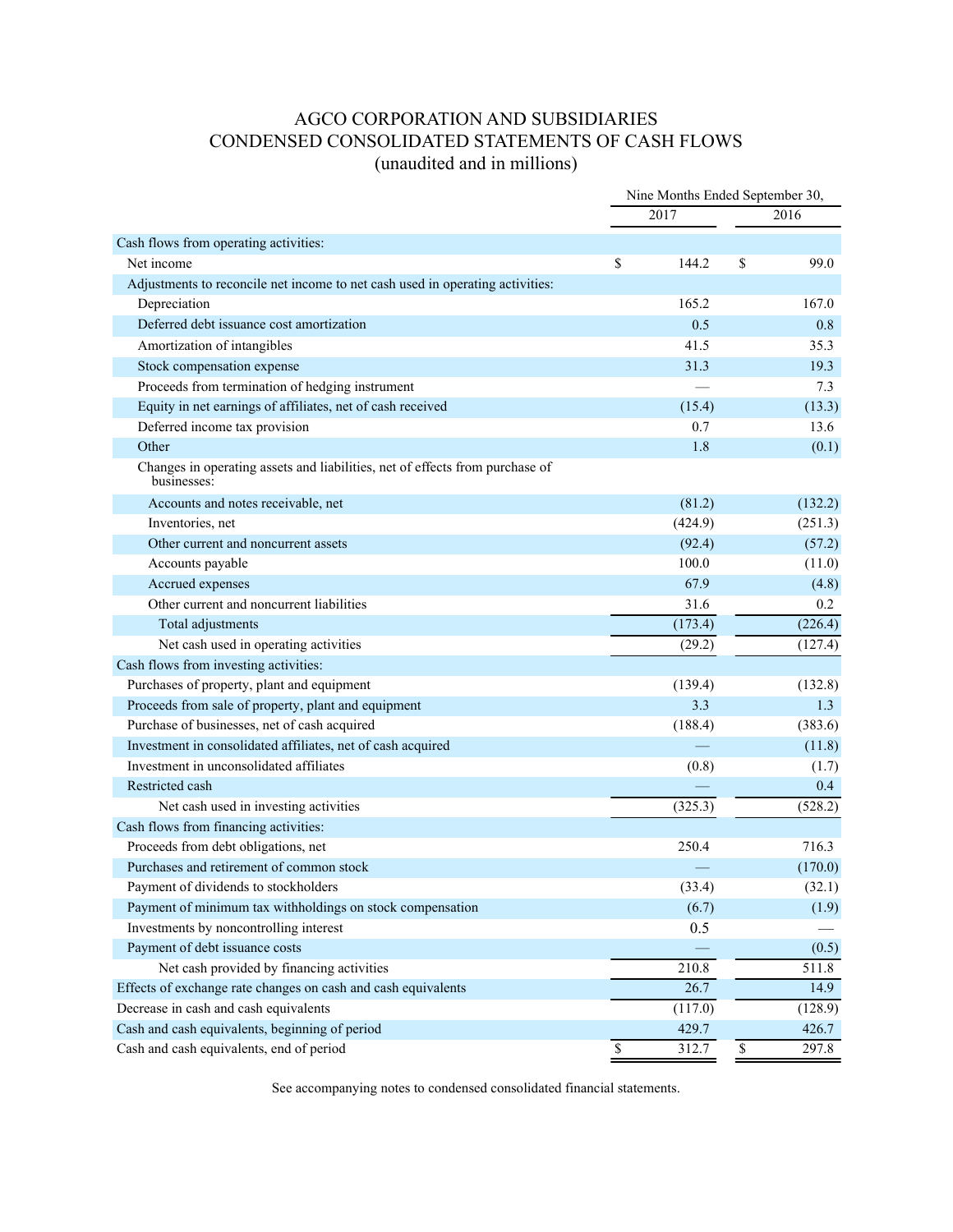# AGCO CORPORATION AND SUBSIDIARIES NOTES TO CONDENSED CONSOLIDATED FINANCIAL STATEMENTS (unaudited, in millions, except share amounts, per share data and employees)

## **1. STOCK COMPENSATION EXPENSE**

The Company recorded stock compensation expense as follows:

|                                              |      | Three Months Ended<br>September 30, |  |      | Nine Months Ended<br>September 30, |      |  |      |  |
|----------------------------------------------|------|-------------------------------------|--|------|------------------------------------|------|--|------|--|
|                                              | 2017 |                                     |  | 2016 |                                    | 2017 |  | 2016 |  |
| Cost of goods sold                           |      | 0.8                                 |  | 0.7  |                                    | 2.4  |  | 1.6  |  |
| Selling, general and administrative expenses |      | 7 Q                                 |  | 79   |                                    | 29.1 |  | 18.0 |  |
| Total stock compensation expense             |      | 8.7                                 |  | 79   |                                    | 31.5 |  | 19.6 |  |

The Company recorded approximately \$4.8 million of accelerated stock compensation expense during the three months ended March 31, 2017 associated with a waived stock award declined by the Company's Chief Executive Officer.

### **2. RESTRUCTURING EXPENSES**

From 2014 through 2017, the Company announced and initiated several actions to rationalize employee headcount at various manufacturing facilities and administrative offices located in Europe, South America, China and the United States in order to reduce costs in response to softening global market demand and lower production volumes. The aggregate headcount reduction was approximately 2,750 employees in 2014, 2015 and 2016. The Company had approximately \$15.3 million of severance and related costs accrued as of December 31, 2016. During the three and nine months ended September 30, 2017, the Company recorded an additional \$3.0 million and \$8.5 million, respectively, of severance and related costs associated with further rationalizations associated with the termination of approximately 440 employees through September 30, 2017, and paid approximately \$11.4 million of severance and associated costs. The remaining \$13.5 million of accrued severance and other related costs as of September 30, 2017, inclusive of approximately \$1.3 million of positive foreign currency translation impacts, are expected to be paid primarily during 2017 and 2018.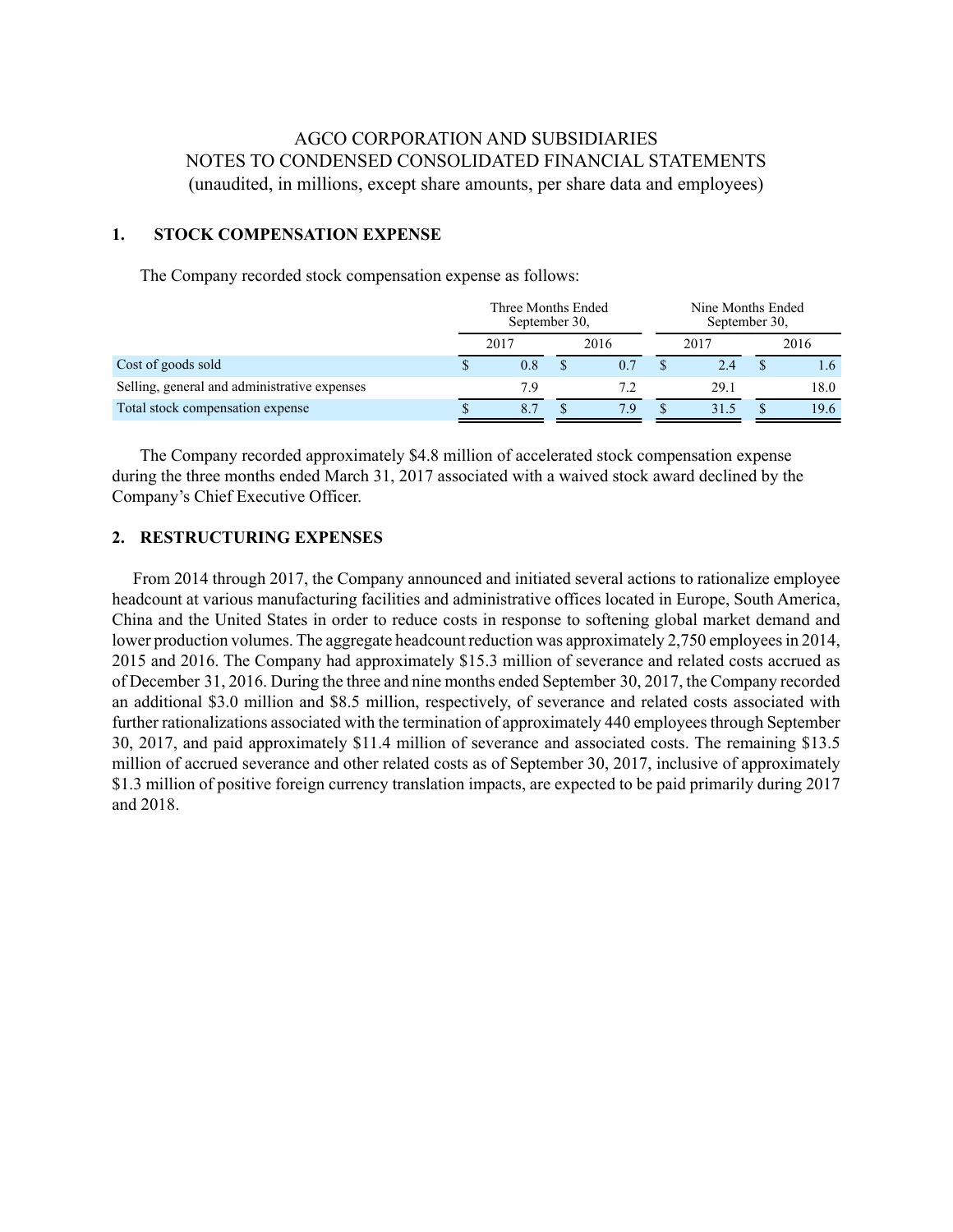#### **3. INDEBTEDNESS**

Indebtedness at September 30, 2017 and December 31, 2016 consisted of the following:

|                                               | September 30, 2017 |         |    |         |
|-----------------------------------------------|--------------------|---------|----|---------|
| $1.056\%$ Senior term loan due 2020           | S                  | 235.9   | \$ | 211.0   |
| Credit facility, expires 2020                 |                    | 587.4   |    | 329.2   |
| Senior term loans due 2021                    |                    | 353.9   |    | 316.5   |
| $5\frac{7}{8}$ % Senior notes due 2021        |                    | 305.6   |    | 306.6   |
| Senior term loans due between 2019 and 2026   |                    | 442.4   |    | 395.6   |
| Other long-term debt                          |                    | 137.5   |    | 141.6   |
| Debt issuance costs                           |                    | (4.5)   |    | (5.1)   |
|                                               |                    | 2,058.2 |    | 1,695.4 |
| Less: Current portion of other long-term debt |                    | (107.9) |    | (85.4)  |
| Total indebtedness, less current portion      |                    | 1.950.3 | S  | 1,610.0 |

#### **4. INVENTORIES**

Inventories at September 30, 2017 and December 31, 2016 were as follows:

|                              | September 30, 2017 |         | December 31, 2016 |         |  |
|------------------------------|--------------------|---------|-------------------|---------|--|
| Finished goods               |                    | 815.0   | S                 | 589.3   |  |
| Repair and replacement parts |                    | 599.0   |                   | 532.5   |  |
| Work in process              |                    | 215.3   |                   | 113.8   |  |
| Raw materials                |                    | 435.9   |                   | 279.2   |  |
| Inventories, net             |                    | 2,065.2 |                   | 1,514.8 |  |

## **5. ACCOUNTS RECEIVABLE SALES AGREEMENTS**

The Company has accounts receivable sales agreements that permit the sale, on an ongoing basis, of a majority of its wholesale receivables in North America, Europe and Brazil to its U.S., Canadian, European and Brazilian finance joint ventures. As of both September 30, 2017 and December 31, 2016, the receivables sold under the U.S., Canadian, European and Brazilian accounts receivable sales agreements were approximately \$1.1 billion.

Losses on sales of receivables associated with the accounts receivable financing facilities discussed above, reflected within "Other expense, net" in the Company's Condensed Consolidated Statements of Operations, were approximately \$10.3 million and \$27.5 million during the three and nine months ended September 30, 2017, respectively. Losses on sales of receivables associated with the accounts receivable financing facilities discussed above, reflected within "Other expense, net" in the Company's Condensed Consolidated Statements of Operations, were approximately \$4.3 million and \$13.8 million during the three and nine months ended September 30, 2016, respectively.

The Company's finance joint ventures in Europe, Brazil and Australia also provide wholesale financing directly to the Company's dealers. As of September 30, 2017 and December 31, 2016, these finance joint ventures had approximately \$40.2 million and \$41.5 million, respectively, of outstanding accounts receivable associated with these arrangements. In addition, the Company sells certain trade receivables under factoring arrangements to other financial institutions around the world.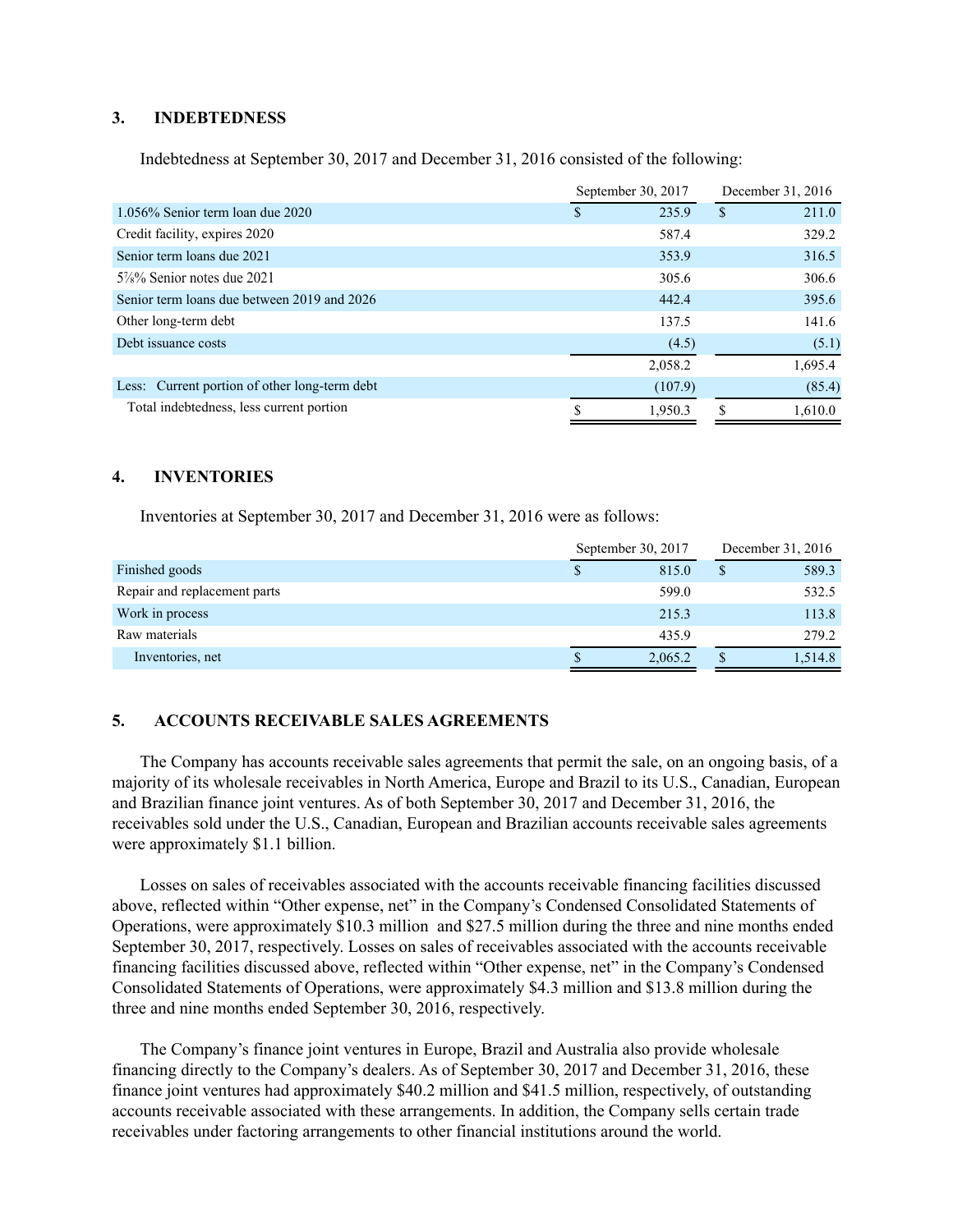## **6. NET INCOME PER SHARE**

A reconciliation of net income attributable to AGCO Corporation and subsidiaries and weighted average common shares outstanding for purposes of calculating basic and diluted net income per share for the three and nine months ended September 30, 2017 and 2016 is as follows:

|                                                                                                                                                | Three Months Ended<br>September 30, |      |    | Nine Months Ended<br>September 30, |      |       |   |      |
|------------------------------------------------------------------------------------------------------------------------------------------------|-------------------------------------|------|----|------------------------------------|------|-------|---|------|
|                                                                                                                                                |                                     | 2017 |    | 2016                               | 2017 |       |   | 2016 |
| Basic net income per share:                                                                                                                    |                                     |      |    |                                    |      |       |   |      |
| Net income attributable to AGCO Corporation and<br>subsidiaries                                                                                |                                     | 60.7 | \$ | 40.0                               | S    | 142.1 |   | 98.1 |
| Weighted average number of common shares outstanding                                                                                           |                                     | 79.5 |    | 80.7                               |      | 79.5  |   | 81.9 |
| Basic net income per share attributable to AGCO<br>Corporation and subsidiaries                                                                | \$                                  | 0.76 | S  | 0.50                               | S    | 1.79  |   | 1.20 |
| Diluted net income per share:                                                                                                                  |                                     |      |    |                                    |      |       |   |      |
| Net income attributable to AGCO Corporation and<br>subsidiaries                                                                                |                                     | 60.7 | \$ | 40.0                               | £.   | 142.1 |   | 98.1 |
| Weighted average number of common shares outstanding                                                                                           |                                     | 79.5 |    | 80.7                               |      | 79.5  |   | 81.9 |
| Dilutive stock-settled appreciation rights, performance<br>share awards and restricted stock units                                             |                                     | 0.7  |    | 0.1                                |      | 0.6   |   | 0.1  |
| Weighted average number of common shares and<br>common share equivalents outstanding for purposes of<br>computing diluted net income per share |                                     | 80.2 |    | 80.8                               |      | 80.1  |   | 82.0 |
| Diluted net income per share attributable to AGCO<br>Corporation and subsidiaries                                                              | \$                                  | 0.76 | S  | 0.50                               | S    | 1.77  | S | 1.20 |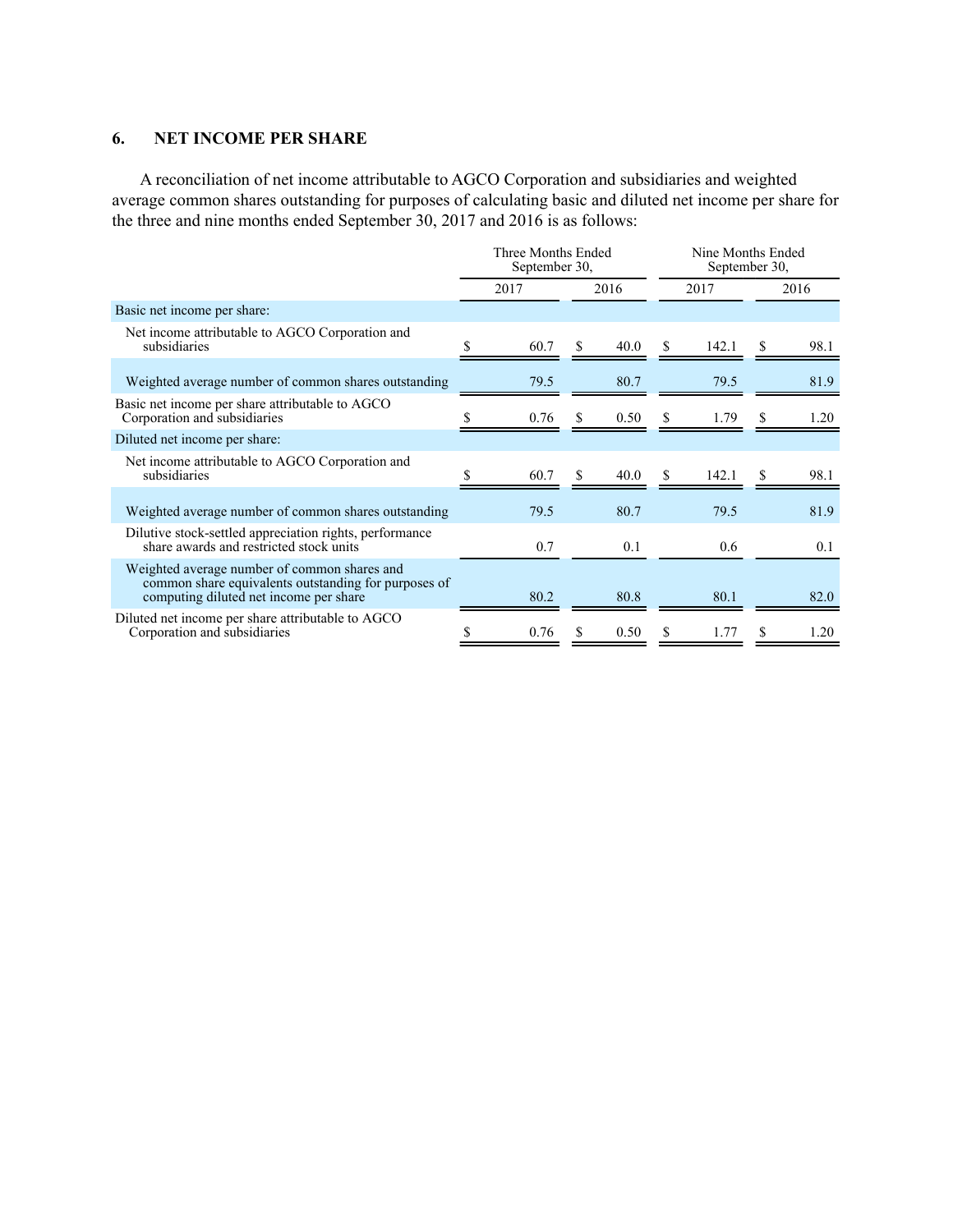#### **7. SEGMENT REPORTING**

Effective January 1, 2017, the Company modified its system of reporting, resulting from changes to its internal management and organizational structure, which changed its reportable segments from North America; South America; Europe/Africa/Middle East; and Asia/Pacific to North America; South America; Europe/ Middle East; and Asia/Pacific/Africa. The Asia/Pacific/Africa reportable segment includes the regions of Africa, Asia, Australia and New Zealand, and the Europe/Africa/Middle East segment no longer includes certain markets in Africa. Effective January 1, 2017, these reportable segments are reflective of how the Company's chief operating decision maker reviews operating results for the purposes of allocating resources and assessing performance.

The Company's four reportable segments distribute a full range of agricultural equipment and related replacement parts. The Company evaluates segment performance primarily based on income from operations. Sales for each segment are based on the location of the third-party customer. The Company's selling, general and administrative expenses and engineering expenses are charged to each segment based on the region and division where the expenses are incurred. As a result, the components of income from operations for one segment may not be comparable to another segment. Segment results for the three and nine months ended September 30, 2017 and 2016 are as follows:

| Three Months Ended September 30, | North<br>America |    | South<br>America |                        | Europe/<br>Middle East |    | Asia/<br>Pacific/Africa |    | Consolidated |  |
|----------------------------------|------------------|----|------------------|------------------------|------------------------|----|-------------------------|----|--------------|--|
| 2017                             |                  |    |                  |                        |                        |    |                         |    |              |  |
| Net sales                        | \$<br>483.5      | \$ | 273.5            | \$                     | 1,017.7                | \$ | 211.6                   | \$ | 1,986.3      |  |
| Income from operations           | 27.2             |    | 9.0              |                        | 98.9                   |    | 15.4                    |    | 150.5        |  |
|                                  |                  |    |                  |                        |                        |    |                         |    |              |  |
| 2016                             |                  |    |                  |                        |                        |    |                         |    |              |  |
| Net sales                        | \$<br>453.0      | \$ | 261.8            | \$                     | 883.3                  | \$ | 163.5                   | \$ | 1,761.6      |  |
| Income from operations           | 21.1             |    | 5.9              |                        | 75.8                   |    | 7.1                     |    | 109.9        |  |
| Nine Months Ended September 30,  | North<br>America |    | South<br>America | Europe/<br>Middle East |                        |    | Asia/<br>Pacific/Africa |    | Consolidated |  |
| 2017                             |                  |    |                  |                        |                        |    |                         |    |              |  |
| Net sales                        | \$<br>1,344.9    | \$ | 747.6            | \$                     | 3,179.7                | \$ | 506.9                   | \$ | 5,779.1      |  |
| Income from operations           | 52.7             |    | 13.8             |                        | 336.6                  |    | 23.2                    |    | 426.3        |  |
|                                  |                  |    |                  |                        |                        |    |                         |    |              |  |
| 2016                             |                  |    |                  |                        |                        |    |                         |    |              |  |
| Net sales                        | \$<br>1,360.3    | \$ | 609.4            | \$                     | 2,950.4                | \$ | 396.4                   | \$ | 5,316.5      |  |
| Income from operations           | 44.0             |    | 6.3              |                        | 287.4                  |    | 8.4                     |    | 346.1        |  |

A reconciliation from the segment information to the consolidated balances for income from operations is set forth below:

|                                     | Three Months Ended September 30, |        |  |        |  | Nine Months Ended September 30, |      |        |  |  |
|-------------------------------------|----------------------------------|--------|--|--------|--|---------------------------------|------|--------|--|--|
|                                     |                                  | 2017   |  | 2016   |  | 2017                            | 2016 |        |  |  |
| Segment income from operations      |                                  | 150.5  |  | 109.9  |  | 426.3                           |      | 346.1  |  |  |
| Corporate expenses                  |                                  | (28.3) |  | (29.3) |  | (86.2)                          |      | (90.3) |  |  |
| Stock compensation expense          |                                  | (7.9)  |  | (7.2)  |  | (29.1)                          |      | (18.0) |  |  |
| Restructuring expenses              |                                  | (3.0)  |  | (1.5)  |  | (8.5)                           |      | (5.5)  |  |  |
| Amortization of intangibles         |                                  | (14.3) |  | (12.9) |  | (41.5)                          |      | (35.3) |  |  |
| Consolidated income from operations |                                  | 97.0   |  | 59.0   |  | 261.0                           |      | 197.0  |  |  |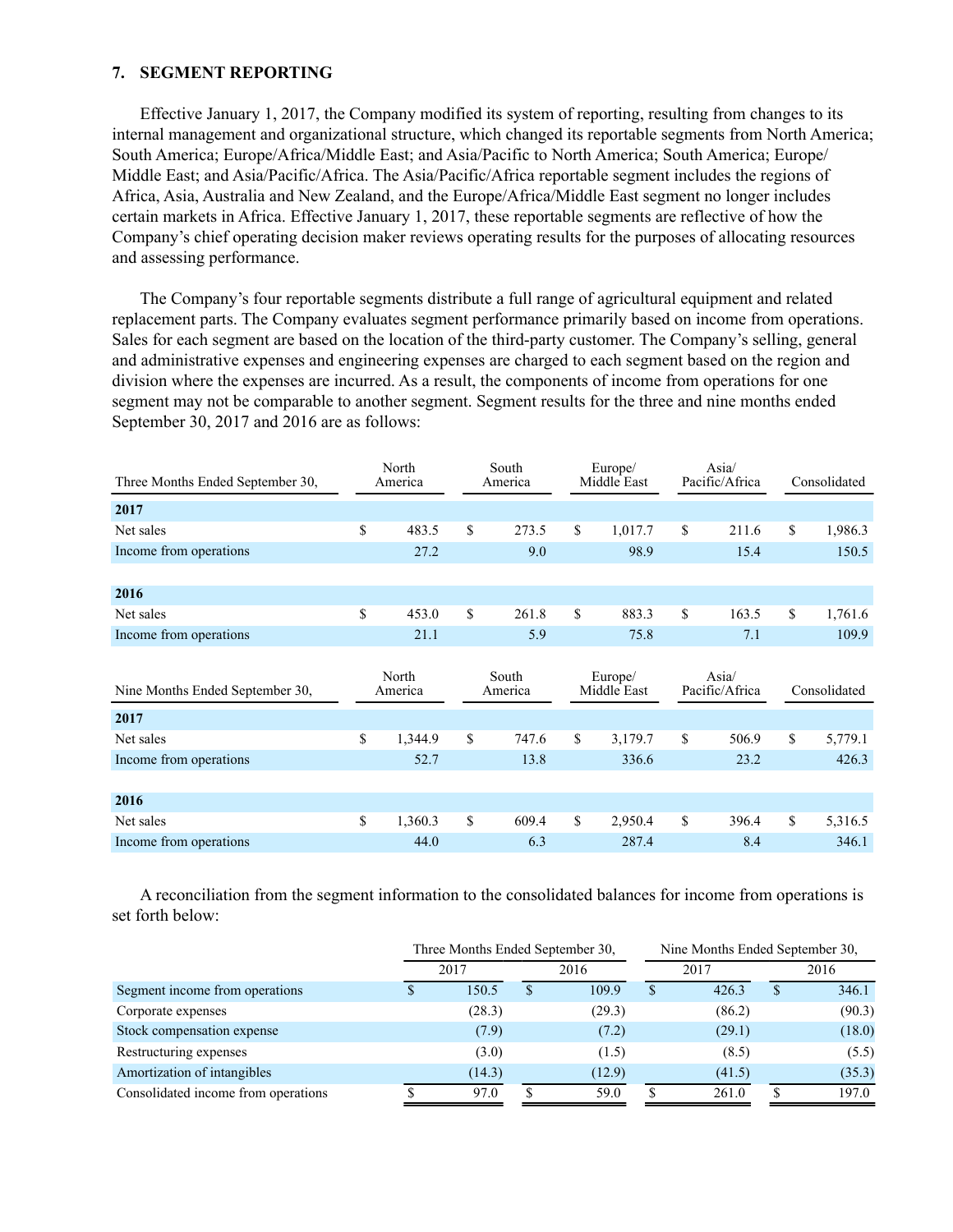#### **RECONCILIATION OF NON-GAAP MEASURES**

This earnings release discloses adjusted income from operations, adjusted net income and adjusted net income per share, each of which exclude amounts that are typically included in the most directly comparable measure calculated in accordance with U.S. generally accepted accounting principles ("GAAP"). A reconciliation of each of those measures to the most directly comparable GAAP measure is included below.

The following is a reconciliation of reported income from operations, net income and net income per share to adjusted income from operations, net income and net income per share for the three and nine months ended September 30, 2017 and 2016 (in millions, except per share data):

|                                 | Three Months Ended September 30. |                           |   |                                        |                               |      |   |                           |   |                     |   |                                  |  |
|---------------------------------|----------------------------------|---------------------------|---|----------------------------------------|-------------------------------|------|---|---------------------------|---|---------------------|---|----------------------------------|--|
|                                 | 2017                             |                           |   |                                        |                               | 2016 |   |                           |   |                     |   |                                  |  |
|                                 |                                  | Income From<br>Operations |   | Net Income <sup><math>(1)</math></sup> | Net Income<br>Per Share $(1)$ |      |   | Income From<br>Operations |   | Net Income $^{(1)}$ |   | Net Income<br>Per Share $(1)(2)$ |  |
| As reported                     | \$                               | 97.0                      | S | 60.7                                   | \$                            | 0.76 | S | 59.0                      | S | 40.0                | S | 0.50                             |  |
| Restructuring expenses $^{(3)}$ |                                  | 3.0                       |   | 2.3                                    |                               | 0.03 |   | 1.5                       |   | 1.3                 |   | 0.02                             |  |
| As adjusted                     |                                  | 100.0                     |   | 63.0                                   | S                             | 0.79 |   | 60.5                      |   | 41.3                |   | 0.51                             |  |

 $(1)$  Net income and net income per share amounts are after tax.

(2) Rounding may impact summation of amounts.

The restructuring expenses recorded during the three months ended September 30, 2017 and 2016 related primarily to severance costs associated with the Company's rationalization of certain U.S., European and South American manufacturing operations and various administrative offices.

|                                                                   | Nine Months Ended September 30, |                           |    |                  |    |                               |      |                           |     |                  |          |                                                        |  |
|-------------------------------------------------------------------|---------------------------------|---------------------------|----|------------------|----|-------------------------------|------|---------------------------|-----|------------------|----------|--------------------------------------------------------|--|
|                                                                   | 2017                            |                           |    |                  |    |                               | 2016 |                           |     |                  |          |                                                        |  |
|                                                                   |                                 | Income From<br>Operations |    | Net Income $(1)$ |    | Net Income<br>Per Share $(1)$ |      | Income From<br>Operations |     | Net Income $(1)$ |          | Net Income<br>Per Share <sup><math>(1)(2)</math></sup> |  |
| As reported                                                       | \$                              | 261.0                     | S  | 142.1            | \$ | 1.77                          | \$   | 197.0                     | \$. | 98.1             | S        | 1.20                                                   |  |
| Restructuring expenses $^{(3)}$                                   |                                 | 8.5                       |    | 6.4              |    | 0.08                          |      | 5.5                       |     | 4.3              |          | 0.05                                                   |  |
| Non-cash expense related<br>to waived stock<br>compensation $(4)$ |                                 | 4.8                       |    | 4.8              |    | 0.06                          |      |                           |     |                  |          |                                                        |  |
| Deferred income tax<br>adjustment <sup><math>(5)</math></sup>     |                                 |                           |    |                  |    |                               |      |                           |     | 31.6             |          | 0.39                                                   |  |
| As adjusted                                                       |                                 | 274.3                     | \$ | 153.3            | \$ | 1.91                          | \$.  | 202.5                     | \$  | 134.0            | <b>S</b> | 1.63                                                   |  |

 $(1)$  Net income and net income per share amounts are after tax.

(2) Rounding may impact summation of amounts.

(3)The restructuring expenses recorded during the nine months ended September 30, 2017 and 2016 related primarily to severance costs associated with the Company's rationalization of certain U.S., European and South American manufacturing operations and various administrative offices.

 $^{(4)}$  The Company recorded accelerated stock compensation expense associated with a waived award declined by the Company's CEO of approximately \$4.8 million during the three months ended March 31, 2017.

 $(5)$  The Company recorded a non-cash adjustment to increase the valuation allowance on the U.S. deferred income tax assets of approximately \$31.6 million during the three months ended June 30, 2016.